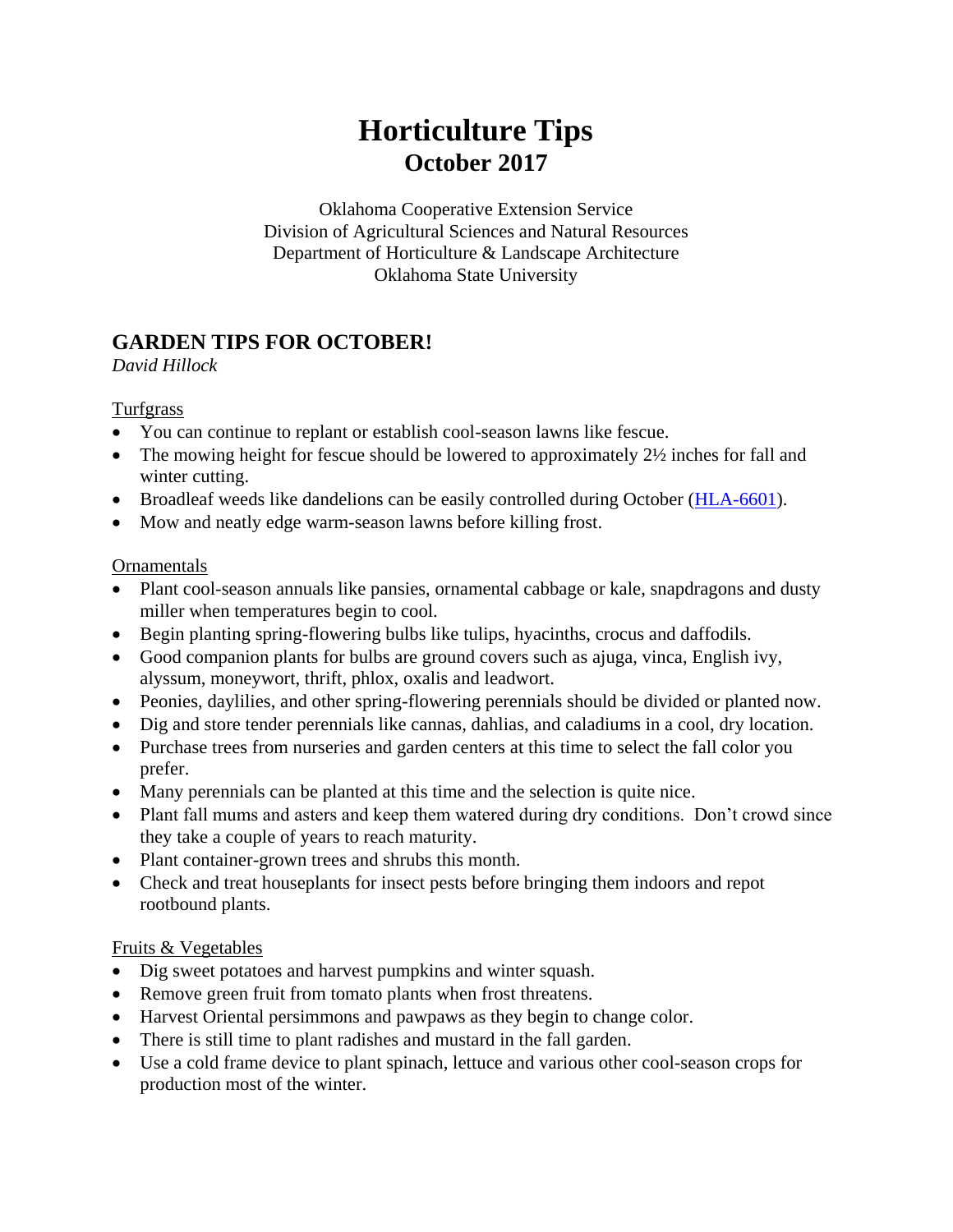- Plant cool-season cover crops like Austrian winter peas, wheat, clover, and rye in otherwise fallow garden plots.
- Remove all debris from the garden to prevent overwintering of various garden pests.
- Start new planting bed preparations now with plenty of organic matter.

Water Gardens

- Take tropical water garden plants indoors when water temperatures near 50 degrees Fahrenheit.
- Close the water garden for the winter by placing hardy plants in the deeper areas of the pool. Stop feeding the fish.
- Cover water gardens with bird netting to catch dropping leaves during the winter months.

### **House Plant Pests**

*David Hillock*

Insect pests can occasionally be a problem and can result in plant stress or death.

An occasional "shower" will benefit most plants. Small plants can be showered with water from the spray head at the kitchen sink, and larger plants can be showered with water in the bathtub or shower. The water spray should not be too hard, and it should be tepid in temperature. This will remove dust, dirt, and many insects and pests that might affect the plant. Always inspect plants for pests as you water and care for them.

If insects or pests are a problem, submerging the plants in a tub of water for about 30 minutes may cause the insects to rise to the surface of the water where they can be skimmed off. Enclose the pot in a plastic bag to keep the potting medium in place during this treatment.

Aphids (plant lice) and mealybugs (cottony) are common insect problems of houseplants. Insecticides properly diluted and applied will eliminate most infestations. Then, usually by early isolation and retreatment, the insect infestation can be controlled with minimum insecticide treatments.

Figures 1. Aphid (left) and mealybugs (right) are common insect problems. (Photos highly magnified.)



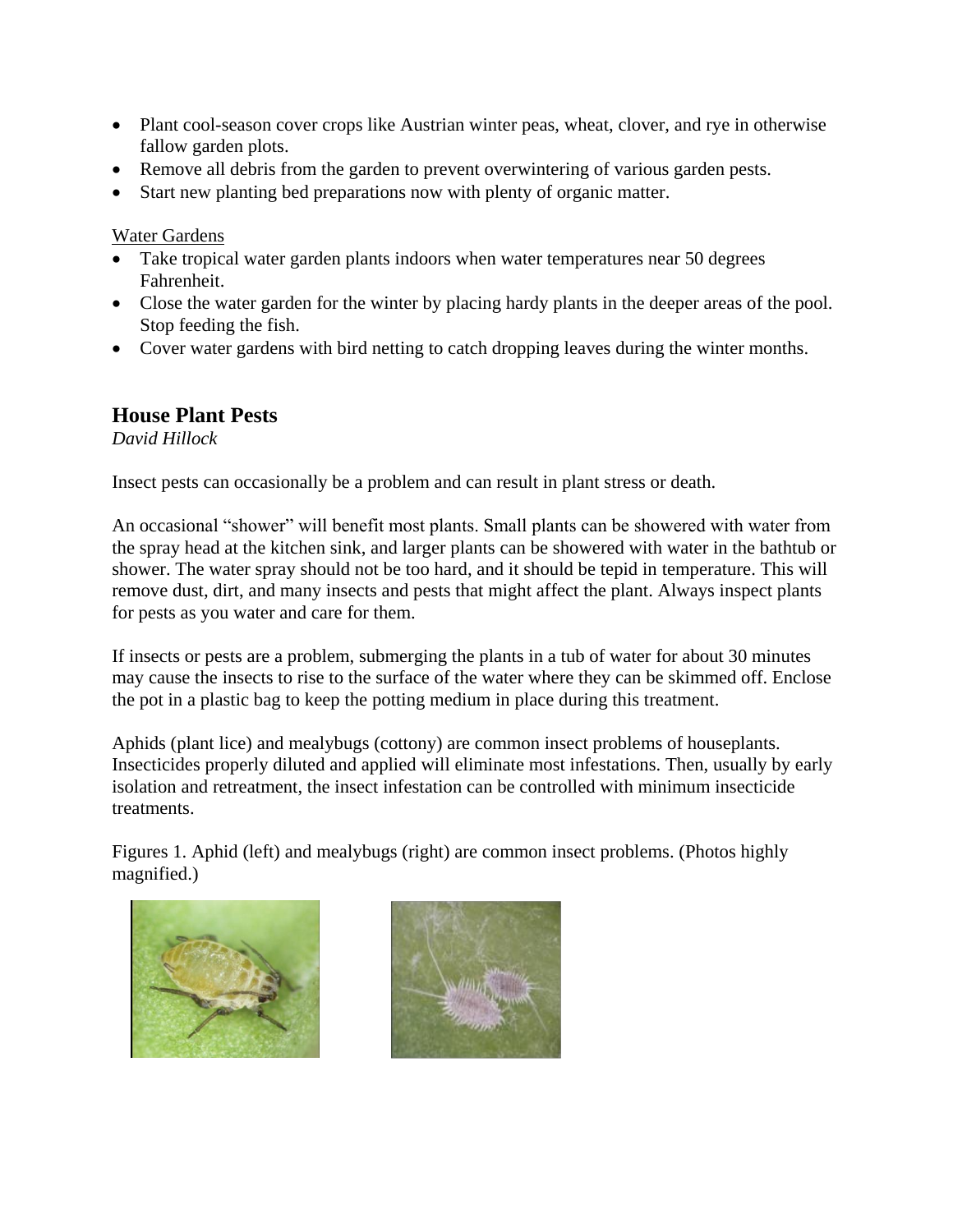Spider mites can also damage houseplants. These are red, black, brown, or tan pests that are about the size of a dust particle. They usually feed from the undersides of the leaves causing the top side to turn pale. They are a greater problem during periods of high temperature and low humidity. Showering your houseplants once or twice a month will help control these tiny pests.

Figure 2. Spider mites (left, photo highly magnified) are very tiny, but can kill houseplants. Scale insects (right photo) suck plant fluids, leaving a sticky residue on nearby surfaces.





Where only a few plants are involved, an alcohol-soaked cotton swab can be used to wipe off any aphids, mealybugs, and scale insects.

Before treating houseplants with an insecticide, regardless of chemical, put them where there is plenty of ventilation. Allow them to dry thoroughly before bringing them back into the room. Always follow label directions.

Systemic insecticides formulated for homeowner use can be sprinkled in the pots with growing plants to control most insect problems. Consult your local garden center, greenhouse, or local OSU Extension Office for the latest pest control recommendations.

Do not apply pesticides without a proper reason. Read and heed all label warning and directions. Do not treat houseplants with pesticides if people with respiratory problems live in the home. Be sure to keep all pesticides and plants that have been treated with pesticides out of the reach of children and pets.

### **Cover Crops**

*David Hillock*

Cover or green manure crops are usually grown when the garden soil is idle, but are also sometimes planted between rows of fruits or vegetables to serve as a living mulch.

Cover crops are sometimes called "catch crops." Their deep roots absorb nutrients from the soil that could otherwise leach away or be unavailable to garden crops with shorter roots. When tilled under, cover crops decompose and release those "caught" nutrients.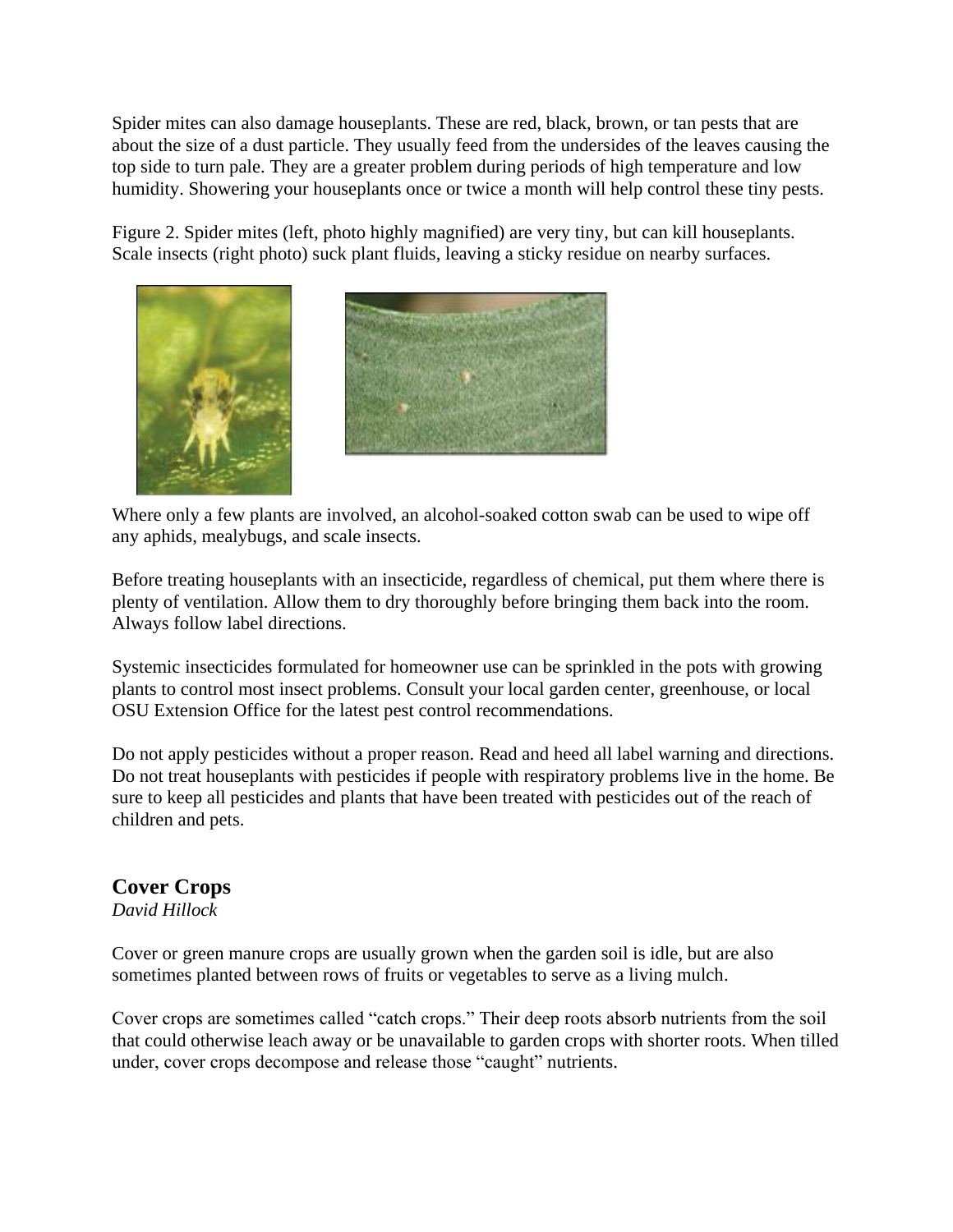Some cover crops, those from the legume family, even trap and transform atmospheric nitrogen in their roots. This nitrogen serves as a fertilizer source for future crops.

Cover crops in the grass or grain family don't actively fix nitrogen, but usually create a thick mulch, produce a large amount of organic matter to be tilled under, and have deep roots that loosen compacted soils, thereby improving drainage and aeration.

Cover crops are divided into two categories: warm-season and cool-season, based on the optimum times to plant and grow.

Warm-season types will not tolerate freezing temperatures and should be planted after all danger of frost. Most take six to eight weeks (or longer) to grow large enough to turn under. An exception is buckwheat, which may need only four weeks under good growing conditions.

Cool-season cover crops will survive through the winter. They are planted in the fall, from mid-September until the end of October, and left over the winter to provide protection from soil erosion. They need to be planted early enough so their roots develop before winter but late enough so they do not complete their growing cycle (and die) before the weather gets cold.

Because they are used in rotation with other crops in the same garden location, cover crops can help suppress harmful soil nematodes. Nematodes, which are parasites, tend to be host-specific, attacking just one crop or crop family. They do not "like the taste" of other plant families and their numbers will decline without the preferred food source.

Some cover crops, just like any other crop, may attract insects that could harm other garden crops. Gardeners should watch for pest insects in cover crops and other crops and be ready to use various Earth-Kind Gardening methods while the pest problem is in its early stages.

Legumes need certain strains of bacteria to enable them to convert nitrogen gas from the air into a form that plants can use. The bacteria needed by various kinds of legumes may or may not already be in your garden soil. To be certain, legume seeds should be coated with an inoculant powder that contains living *Rhizobium* spores. Commercial inoculant is usually inexpensive and widely available. Some legume seeds are sold pretreated with the proper bacteria.

#### Cover Crop Planting Guidelines

• Prepare the soil as you would if planting vegetables. Legumes will produce the nitrogen they need, but non-legume crops will need to have nitrogen fertilizer (1 to 1-1/2 pounds of actual nitrogen per 1000 square feet) added to the soil to produce maximum yields of organic matter. • Inoculate legume seeds by moistening them, draining the excess water, adding the inoculant powder, and mixing well.

• Broadcast the seed evenly. Two to four times the rate may be used to assure a good stand.

• Cover seed with a thin layer of soil by raking it in or going over the area with a rototiller set very shallow.

• Keep the area moist until seedlings emerge. Light watering may be needed twice a day, or more, in hot weather.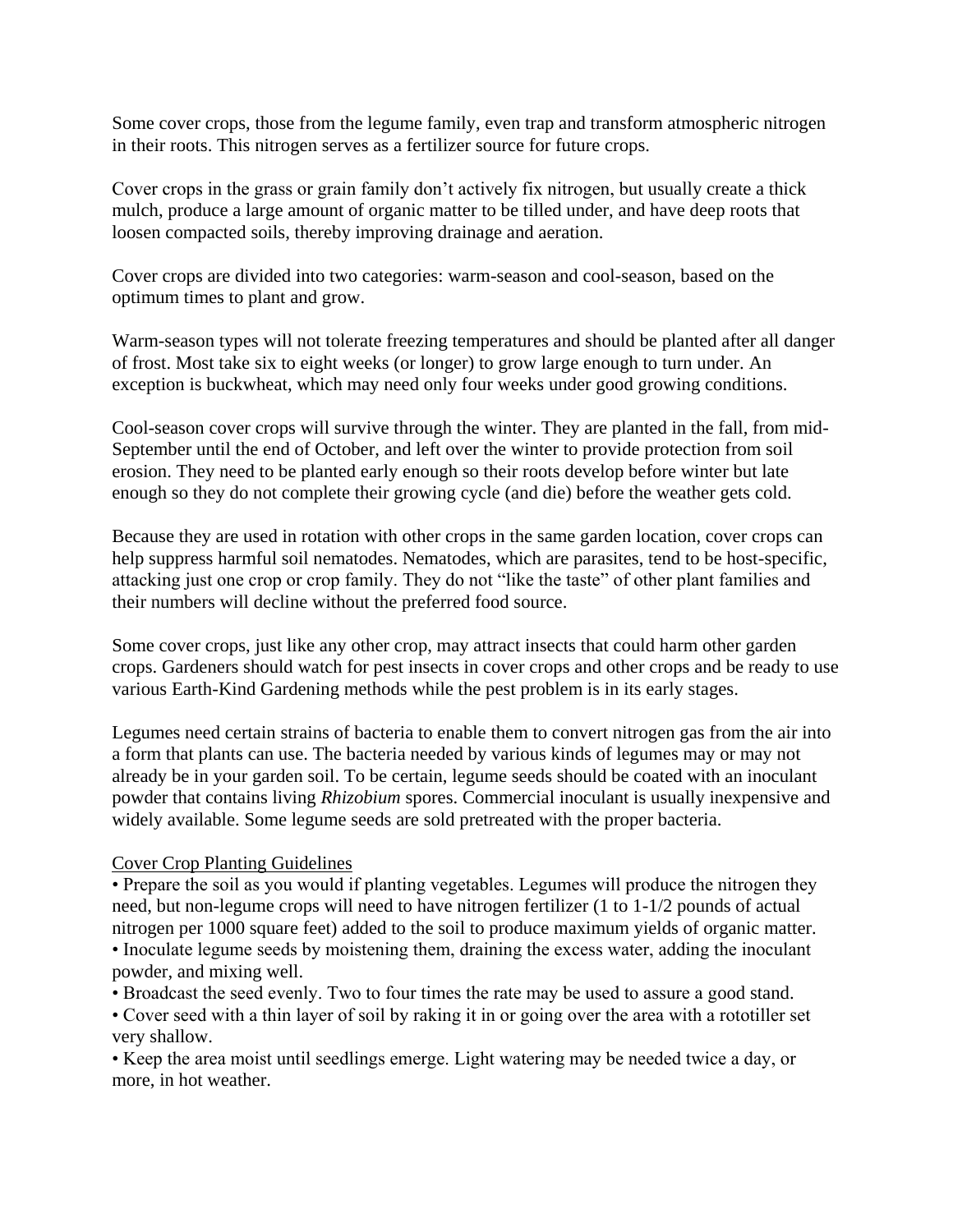• Mow and harvest cover crops before they flower and produce seeds, and till under at least 10 days to two weeks before planting garden crops.

A recommended list of cover crop species and their seeding rates can be found in the fact sheet [HLA-6436 Healthy Garden Soils.](http://pods.dasnr.okstate.edu/docushare/dsweb/Get/Document-1095/HLA-6436web2015.pdf)

# **Fall - A Good Time to Control Broadleaf Weeds**

*David Hillock*

Summer temperatures make it too risky to use the broadleaf postemergence herbicides due to the volatility and threat of drift, which could then damage desirable plants in the landscape. However, the cooler daytime temperatures associated with fall make it an excellent time to think again about controlling broadleaf weeds in the yard. Dandelion and other broadleaf weeds are easily controlled with post emergence herbicides such as those that contain a Trimec solution or other 2, 4-D formula. Remember to spray early in the day when winds are low and before temperatures begin to get too warm. Care should be used when applying these herbicides around desirable landscape plants. Do not over apply especially around tree and shrub roots. Spot spray when possible as it is not necessary to do a blanket cover spray when only few weeds actually exist in the yard. Spraying young weeds as they first appear this fall will be more effective than waiting until the foliage is more mature. Mature foliage resists the herbicide more easily than the younger shoots. Always read and follow label directions!!

### **Raking Basics**

*David Hillock*

Fall is soon upon us and it is time to begin thinking about what you will do with all those leaves. Just bagging them and letting them go to the landfill is a waste of our tax dollars and of a valuable garden resource. Instead of bagging them and hauling off to the dump this year consider these suggestions.

Use as a Mulch – An easy way to get rid of leaves is to simply rake them onto the perennial beds as a nice winter mulch. Some say that leaves may suffocate your plants -- but use your good judgment. Small leaves generally will not offer any threat but huge leaves, such as sycamore, might.

Compost Them – Place them in the compost pile along with other garden plant material. You don't need a special compost bin to accomplish this process. A big hole dug behind the garage or some other inconspicuous place works nicely. Fill the hole with lots of leaves and other garden plant material.

Mow  $E_m$  – This is the method I like to use. I simply mow over them as often as necessary before they build up to deep. The chopped leaves return valuable organic matter and nutrients to the soil. If you use a mower with a bag attachment you can capture the chopped leaves and then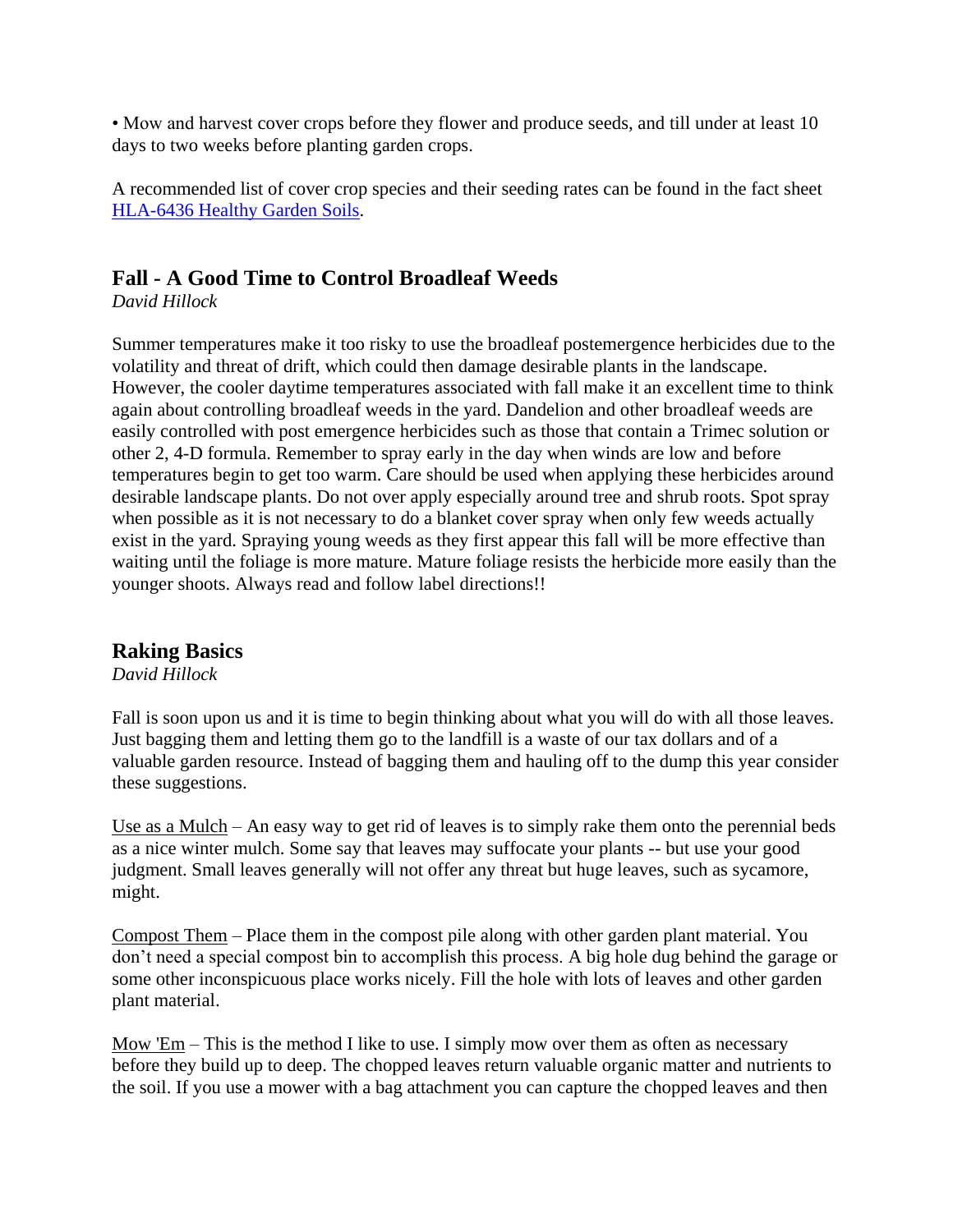distribute them as needed. They work well as an excellent mulch, compost fodder, or can be worked into your vegetable garden.

Leaf Power – If you have tons of leaves, you may consider buying or renting a vacuum-shredder. This is more effective than just blowing them around with a blower. Vacuum-shredders suck up the leaves, chop them, and then collect them into a bag. Use as described above. Remember, however, that shredders, blowers, and choppers work well only when the leaves are nice and dry. If they're too wet, they'll just clog.

Back to Nature – If you own a wooded area or large property where you can dispose of leaves, go for it. However, remember that too many leaves can suffocate existing plants, so spread them out a bit.

### **Plant Spring-Flowering Bulbs Now!**

*David Hillock*

The latter part of this month and into November is the time to plant spring-flowering bulbs such as tulips, daffodils, hyacinths, etc. Be sure to get to the garden centers early so you can pick out the largest and healthiest of bulbs. They will bloom better for you than the smaller, discount types. Most bulbs should be planted to a depth that is about 2 times the diameter of the bulb. Be sure to plant your bulbs in well-drained soil; most will rot in our heavy, wet, clay soils during the winter if proper drainage is not provided.

To increase the spring bulb display, plant pansies at the same time. Pansies don't mind the cold weather and can even provide a little extra color during the winter months. Come spring, they really take off and provide an understory of color to the overstory of color provided by the spring bulbs.

### **Viticulture and Enology Workshop – October 24, 2017**

*Becky Carroll*

Grape growers and wine makers should make plans to attend the upcoming free workshop scheduled for Tuesday, October 24. Waddell's Vineyard & Winery near Ada will host the event. Registration will begin at 8:30 a.m. and the sessions will run from 9 a.m.  $-5$  p.m. Lunch will be provided so pre-registration by October 17 is required.

Morning sessions will focus on grape growing. Texas AgriLife Specialists, Dr. Justin Scheiner and Michael Cook will discuss management techniques that will be helpful to Oklahoma grape growers. Items such as cultivar selection, fruit & foliar diseases, trunk health, understanding fungicides, developing a spray program and grapevine nutrition will be interesting and beneficial to many growers.